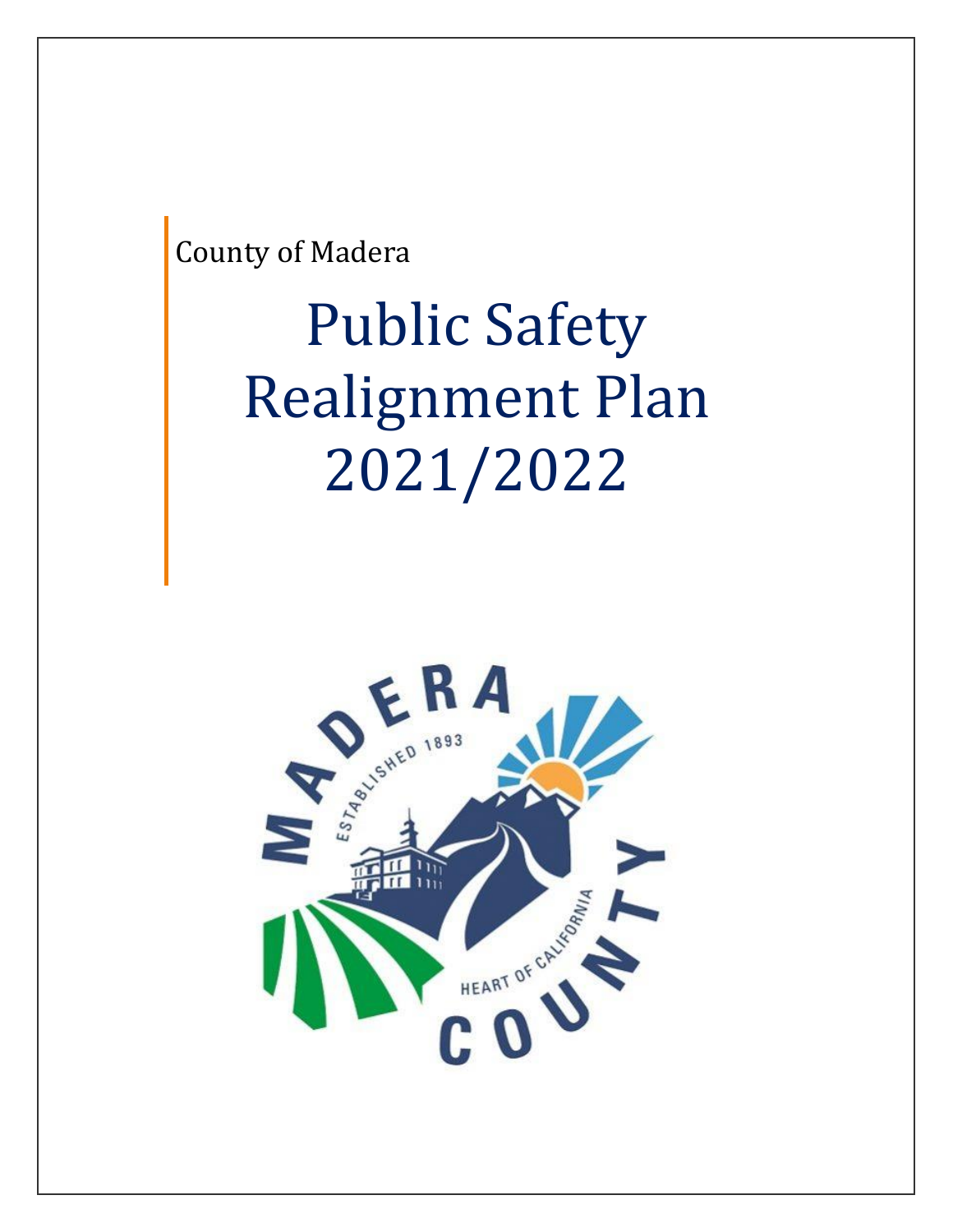# **TABLE OF CONTENTS**

| 1.  |                                                                        |  |
|-----|------------------------------------------------------------------------|--|
| 2.  |                                                                        |  |
| 3.  |                                                                        |  |
| 4.  |                                                                        |  |
| 5.  |                                                                        |  |
| 6.  | Workforce Investment Corporation/Education and Employment Program 9-10 |  |
| 7.  |                                                                        |  |
| 8.  |                                                                        |  |
| 9.  |                                                                        |  |
| 10. |                                                                        |  |
|     |                                                                        |  |
|     |                                                                        |  |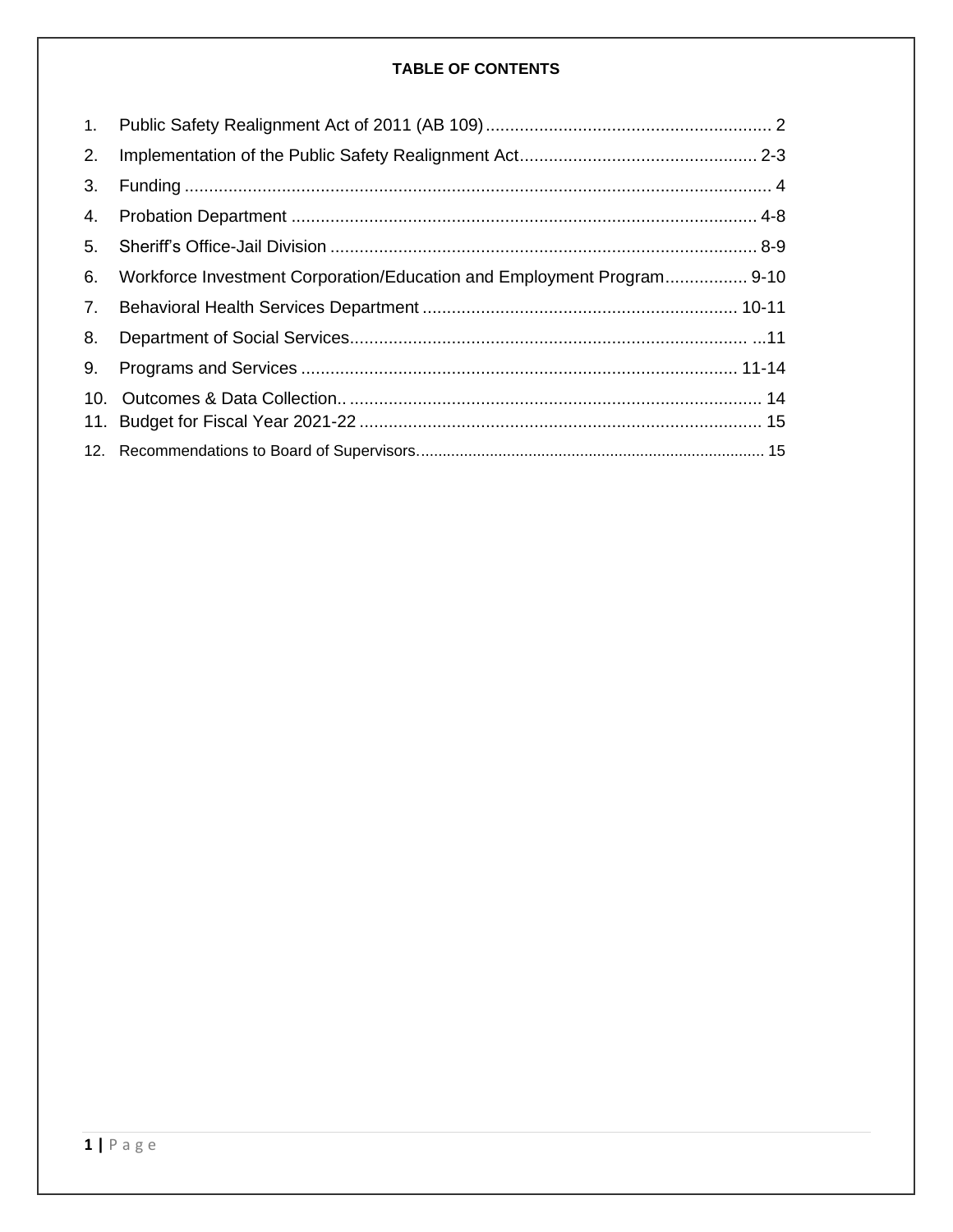# **AB 109**

# **The Public Safety Realignment Act**

## **Fourth Update to the 2011 Implementation Plan**

## **County of Madera**

**December 2021**

#### **1. PUBLIC SAFETY REALIGNMENT ACT OF 2011 (AB 109)**

On April 4, 2011, Governor Brown signed Assembly Bill (AB) 109, the Public Safety Realignment Act, to address overcrowding in California's prisons and assist in alleviating the state's financial crisis. On October 1, 2011, AB109 prospectively transferred responsibility for supervising specified lower level inmates and parolees from the California Department of Corrections and Rehabilitation (CDCR) to counties.

In November 2012, California voters approved Governor Brown's Proposition 30 which created a constitutional amendment that protected ongoing funding to the counties for Realignment. The amendment prohibits the Legislature from reducing or removing funding to the counties.

## **2. IMPLEMENTATION OF THE PUBLIC SAFETY REALIGNMENT ACT**

The Public Safety Realignment Act encompassed in Assembly Bill 109, signed by Governor Brown on April 4, 2011, offered California a unique opportunity to address the long-standing issues related to the management of the correctional population at both State and local levels. Since October 1, 2011, AB 109 has challenged California to close the revolving door of low-level inmates churning in and out of state prison. The legislation assigned new local responsibilities for managing adult offenders by affording maximum flexibility and control to county jurisdictions. The Act and subsequent bills established an executive committee made up of members from the Community Corrections Partnership Committee consisting of the Chief Probation Officer (chairperson), a Chief of Police, the Sheriff, the Presiding Judge or designee, the Public Defender, and either the Director of Social Services, Mental Health, or Alcohol & Drug Programs.

Each county has a CCP Committee consisting of local experts providing the expertise, education, and knowledge necessary to not only develop the current plan but be the driving force behind that plan and all adult offender services. These agencies possess services needed by these offenders to successfully reintegrate back into the community and the CCP is responsible for developing and implementing a local action and post release supervision implementation plan based on the needs of the local offender and the requirements of the Public Safety Realignment Act of 2011.

## **A. EXECUTIVE COMMITTEE**

The planning group and the executive has been meeting regularly since May 29, 2011, discussing services, alternatives to incarceration, programming, and funding methodology necessary to implement the plan.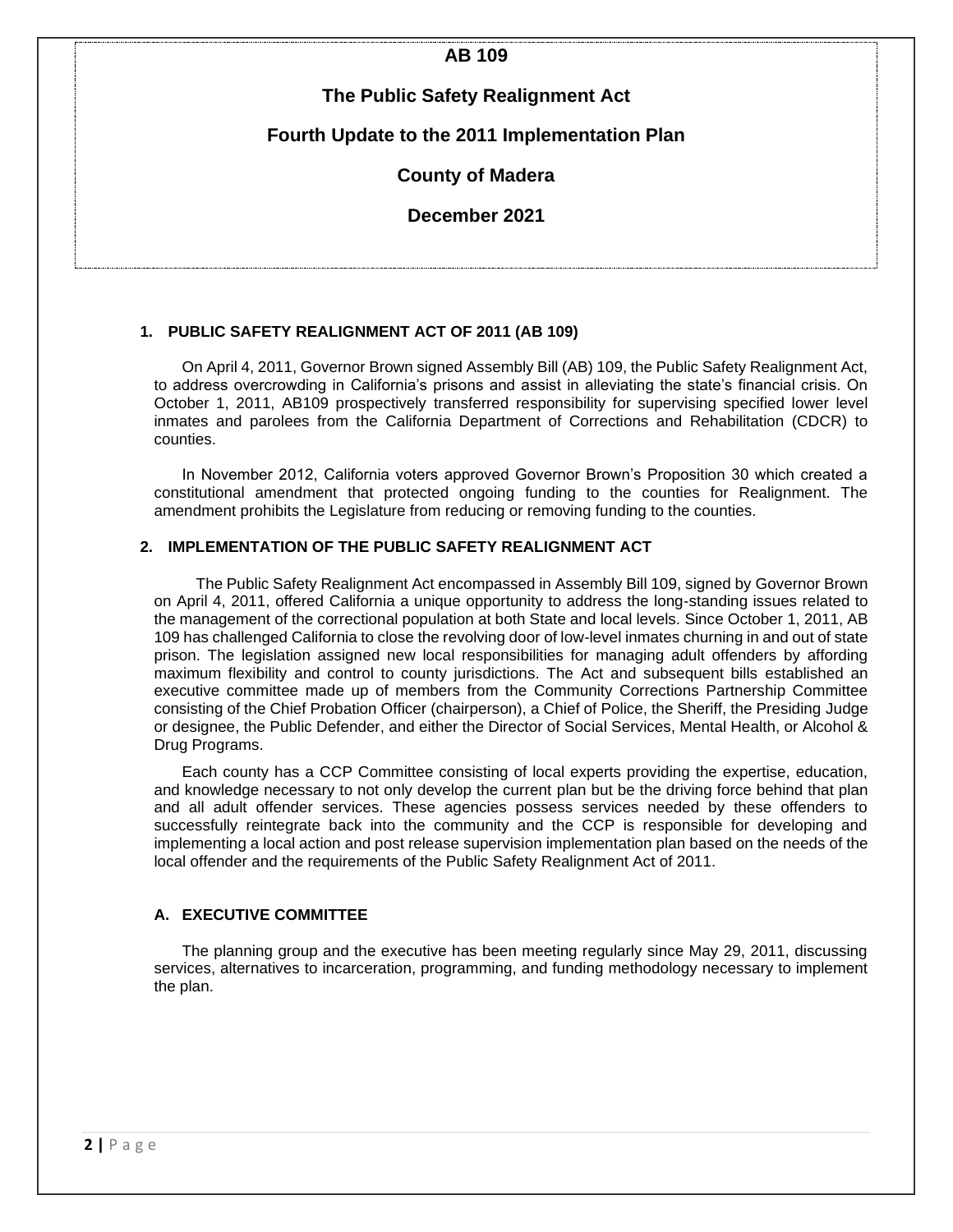| <b>Executive Committee Members</b> | Agency                          |
|------------------------------------|---------------------------------|
| Chris Childers, Chairman           | <b>Probation Department</b>     |
| Kristina Wyatt                     | <b>Superior Court</b>           |
| <b>Tyson Pogue</b>                 | Sheriff's Office                |
| Dino Lawson                        | <b>Madera Police Department</b> |
| Sally Moreno                       | District Attorney's office      |
| <b>Craig Collins</b>               | Fitzgerald Alvarez & Ciummo     |
| Connie Moreno-Peraza               | <b>Behavioral Health</b>        |

Our local Community Corrections Partnership (CCP) Committee recommended Madera County implement AB 109 in an Evidence-Based supervision model with dual supervision programs serving post release offenders and offenders that would otherwise be sentenced to state prison.

## **B. REALIGNMENT POPULATION**

Number of PRCS Offenders Received in Fiscal Year 20-21 by the County from the California Department of Corrections and the Non-Serious, Non-Violent, Non-Sex Offender (3 N's) remaining at the local level.

| Post-Release Community Supervision (PRCS):                                           | 191            |
|--------------------------------------------------------------------------------------|----------------|
| Post-Release Offenders with No-Supervision per (1170(h)(5)(A) or Straight Sentence : | 25             |
| Post-Release Offenders with Supervision per (1170(h)(5)(B) or Split Sentence :       | $\frac{23}{2}$ |
| TOTAL                                                                                | 239            |

The Madera County Probation Department has discharged 99 Post-release Community Supervision cases due to expiration of parole time. As of December 2021, 130 offenders comprise the PRCS offender population. A total AB109 population of 173 with the inclusion of the 1170(h)(5)(B), Split Sentence offenders have been added to the roles of probation supervision, requiring the full range of supervision, sanctions, and service resources available through the department and public and private agencies. *Figure 1*

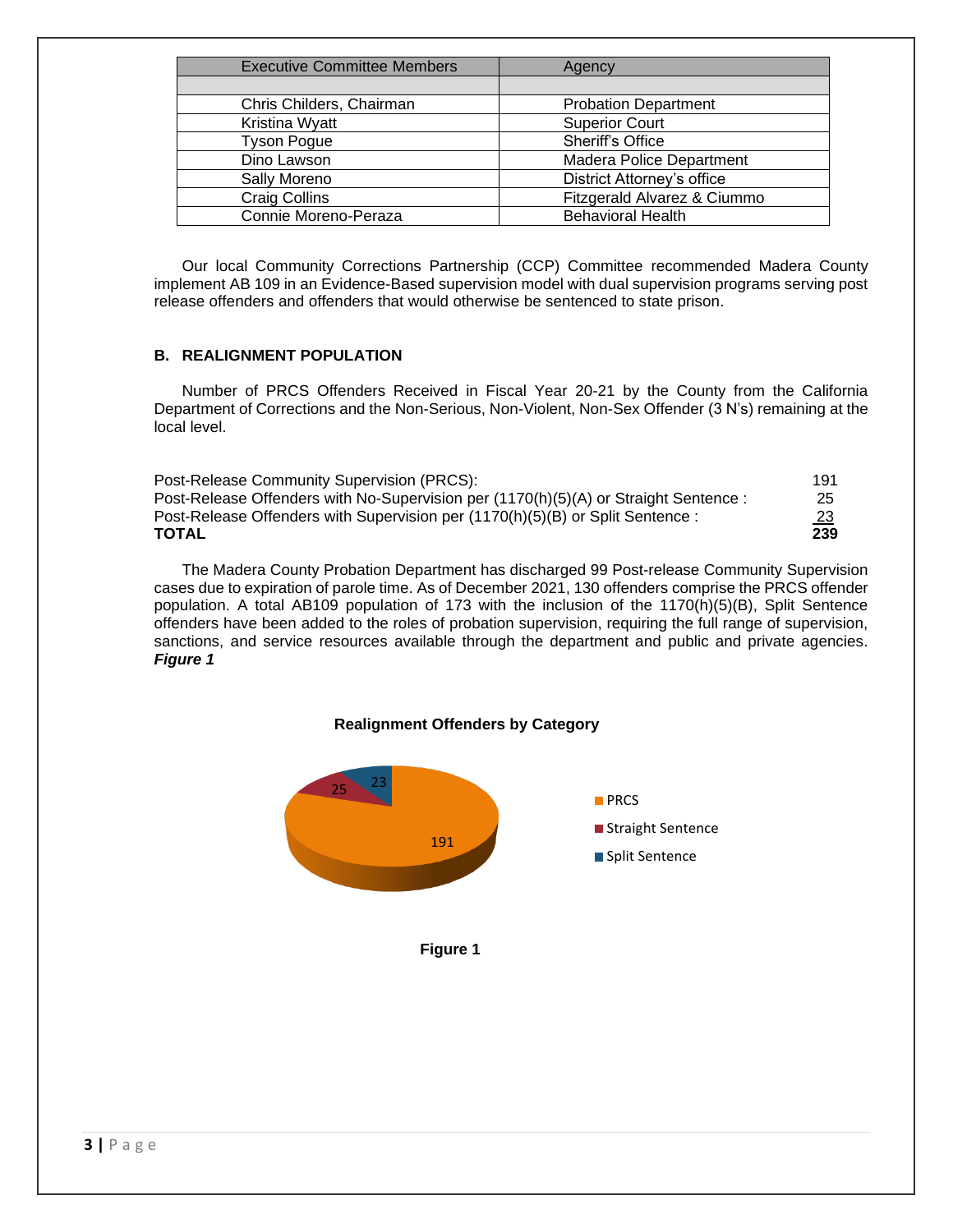#### **3. FUNDING**

The County of Madera has made a commitment to residents to provide effective services in fiscally efficient manner. Part of that commitment is to ensure those residents, utilizing certain services are financially responsible as well for those services. The Committee is supportive of that commitment. Not only is the offender held financially responsible for their crimes, but it will continually strengthen the financial resolve of the program.

## **4. PROBATION DEPARTMENT**

#### **A. IMPLEMENTATION PLAN**

Probation has implemented an Evidence Based Supervision Model since 2010 and has utilized the same EBP supervision model to serve the two populations:

1) Post-Release Community Supervision offenders and (PRCS) 2) and the 3N's Mandatory Supervision population.

These two populations are under the supervision of the probation department and will also be serving sentences in the local jail facility. The plan has been used to address the needs of the offender while ensuring public safety. The plan was designed to ensure that community supervision and outreach services are effective in promoting positive offender behavioral change to reduce recidivism and State Prison commitments. We believe these strategies have generated the greatest outcomes for the offender and the community and have also ensured public safety. The immediate placement in appropriate treatment is critical to meet the offender's substance abuse, mental health, or dual diagnosis treatment needs. The connection to appropriate community health and welfare benefits needs have also been implemented since October 2011.

Probation developed an offender classification system to target the AB 109 population by:

- 1. Implementing Post Release Community Supervision requirements,
- 2. Creating phases of rehabilitation,
- 3. Establishing a case supervision management process with procedures designed to incorporate Evidenced Based Practices (EBP) principles for effective intensive interventions, and
- 4. Promoting the objective of producing sustained reductions in recidivism.

To effectively manage the additional offenders under probation supervision, programs have been developed to focus on the appropriate level of supervision based on levels of risk and intervention strategies, including the best in (EBP) as determined by the Correctional Assessment Intervention System (CAIS) risk/needs assessment and case plan.

#### **B. SUPERVISION PLAN**

The target populations are high risk, and moderate to high risk offenders as measured by the Correctional Assessment Intervention System (CAIS) risk assessment tool. Probation staff has administered the CAIS risk/needs assessment tool to every post-release community offender and developed a case plan for each offender. The individualized case plan is a guide for supervision intensity, treatment/program referrals, case management efforts and offender activities.

All offenders are assigned a supervision level and assessed for treatment needs within the first thirty (30) days of release. Due to the high risk of offenders re-offending during the first months of community supervision, services are frontloaded and the offender receives intensive supervision by reporting no less than twice per month to their assigned Deputy Probation Officer during the first 90 days of their respective supervision period.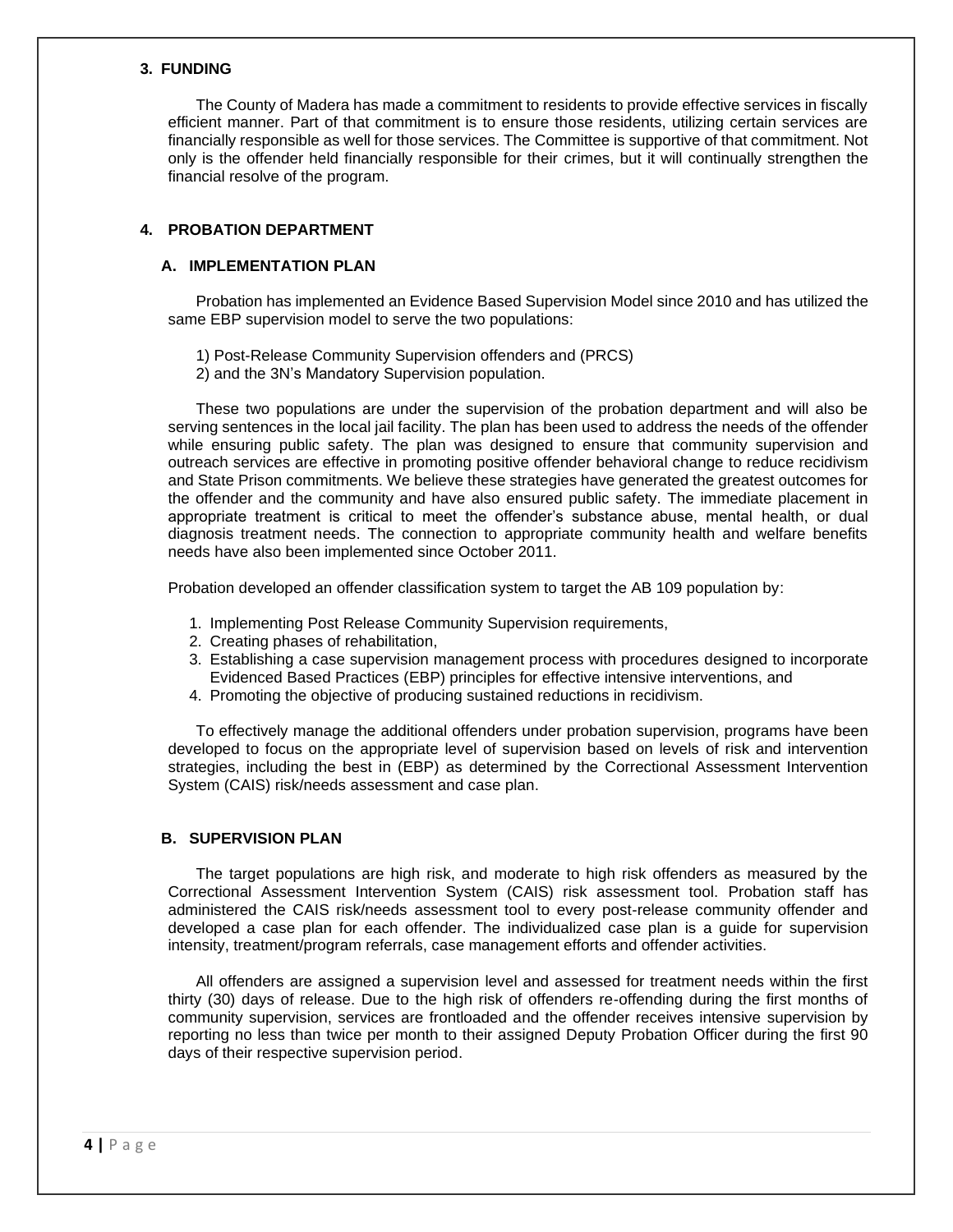The offender's criminogenic needs are identified and rated as to which should receive immediate treatment. Appropriate referrals to qualified treatment programs are then matched to the client's needs to capitalize on research-backed treatment interventions.

The CAIS assessment tool is used to identify the appropriate level of service and treatments to include an array of services such as:

- 1. Cognitive Behavioral Therapy
- 2. Mental Health Services
- 3. Substance Abuse Treatment
- 4. Education Services
- 5. Employment Services

Additionally, a full range of options for community supervision has included the following:

- 1. Intensive community supervision (with routine home visits)
- 2. Electronic Monitoring
- 3. Day Reporting Center programming
- 4. Residential treatment programs
- 5. Batterer's treatment intervention
- 6. Drug and Alcohol testing
- 7. Mental Health referrals
- 8. Substance Abuse disorder referrals
- 9. Out-Patient services in Eastern Madera County
- 10. Cognitive Behavioral interventions
- 11. Community Service

Pre-release planning orientation includes:

- Assessments and supervision planning prior to release from custody
- Referrals to education, vocational training/employment services, and housing resources

Graduated sanction strategies for violating supervision conditions have included:

- **1.** Imposition of up to 10 days jail (flash incarceration)
- **2.** Increased supervision and reporting requirements
- **3.** Increased drug and alcohol testing
- **4.** Referrals to other services including:
	- Community service
	- Self-help alcohol/ drug treatment such as Narcotic Anonymous and Celebrate Recovery
	- Sober Living or other Residential Programs

#### **C. CASELOAD SIZE AND LEVEL OF SUPERVISION**

To achieve program goals, Deputy Probation Officer's (DPO)'s are responsible for managing caseloads consisting of no more than (50) high risk, PRCS and 3N's offenders. We make every effort to maintain caseload sizes manageable within the (50) to (1) ratio, if the numbers fluctuate over 50 then we create another caseload and seek assistance from other officers for the supervision of said offenders. The Community Corrections Partnership Executive Committee (CCPEC) currently approves funding for approximately (8) Deputy Probation Officers as the caseloads have increased and the need for staff became imminent.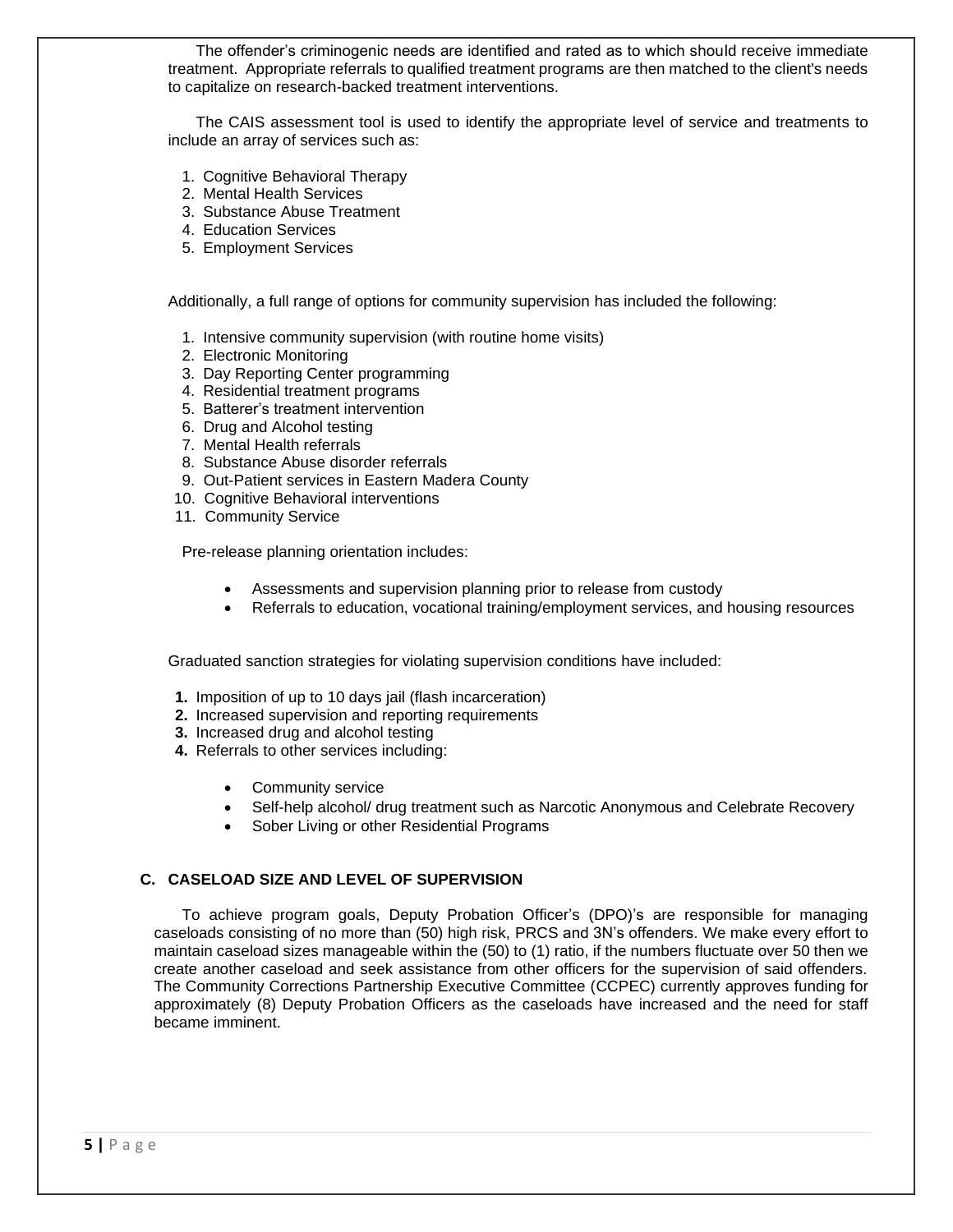## **D. DAY REPORTING CENTER**

In August of 2010, the Probation Department contracted with Behavioral Interventions Incorporated for a Core Day Reporting Program. The Core DRP was funded by SB678 funds and was designed to serve up to 75 adult clients, however the program population averages 25 adult offenders. The Probation Department has been pleased with the success of the program and the program staff.

In August of 2011, considering the projected influx of AB109 offenders under probation's supervision, the department determined there was a need to expand the DRC to 55 adult offenders. The expansion of DRC services offers AB109 offenders' necessary resources and programming for successful community reentry. The DRC contracted with Geo Group formerly-Behavioral Interventions Incorporated and they currently serve, on monthly average 18 offenders, and have the capacity for up to 75 offenders. Since 2010 we've had 16 Graduations some with as many as 22 participants and the smallest was 8 participants. The average graduation was 16 participants with several success stories along the way. Due to COVID-19 we did not have formal graduations for clients rather single completion certificates. The clients participated in the following:

- Random drug testing
- Weekly Moral Reconation Therapy (MRT) group, based on cognitive behavioral change
- Breathalyzer alcohol testing upon check in
- A brief Mental Health Assessment
- A Substance Abuse Assessment
- A family assessment
- Accommodations available on virtual platform as needed
- Weekly Cognitive Behavioral Treatment lab (CBT lab)
- Weekly Individual Cognitive Behavioral Treatment (ICBT) meeting with case manager
- Weekly Parenting group
- Weekly Outpatient Substance Abuse Education (OSAE) group
- Weekly Outpatient Substance Abuse Treatment (OSAT) group
- Employment and Education Services
	- 1. Resume writing
	- 2. Job search/Employment monitoring
	- 3. Postings of weekly job opportunities
	- 4. Weekly assessment of progress
	- 5. Online High School Diploma
	- 6. GED/Hi-SET opportunities
- A free quarterly sober club event
- A free quarterly family night event
- A monthly Community Connections presentation of community resources for participants
- Food handlers' card for participants in need of food related employment

## **E. PRE-TRIAL RELEASE PROGRAM:**

On July 26, 2011, the Board of Supervision approved a pre-trial release program. A Pretrial Release Program was developed by the probation department and was approved by the Courts for implementation in May of 2012. The probation department conducts pretrial release investigations and utilizes the Virginia Pretrial Risk Assessment Instrument (VPRAI) to determine the risk related to release of an offender from detention.

#### **Purpose and Role of Pretrial Services in the Criminal Justice System**:

Effective March 25<sup>th</sup>, 2021, in Re Kenneth Humphrey 2018 the California Supreme Court ended cash bail for some Defendants who cannot afford bail. In synopsis of the ruling: the Courts must consider defendant's ability to pay when they set bail, essentially requiring that indigent defendants be freed unless they're deemed too dangerous to be released awaiting trial. "Where a financial condition is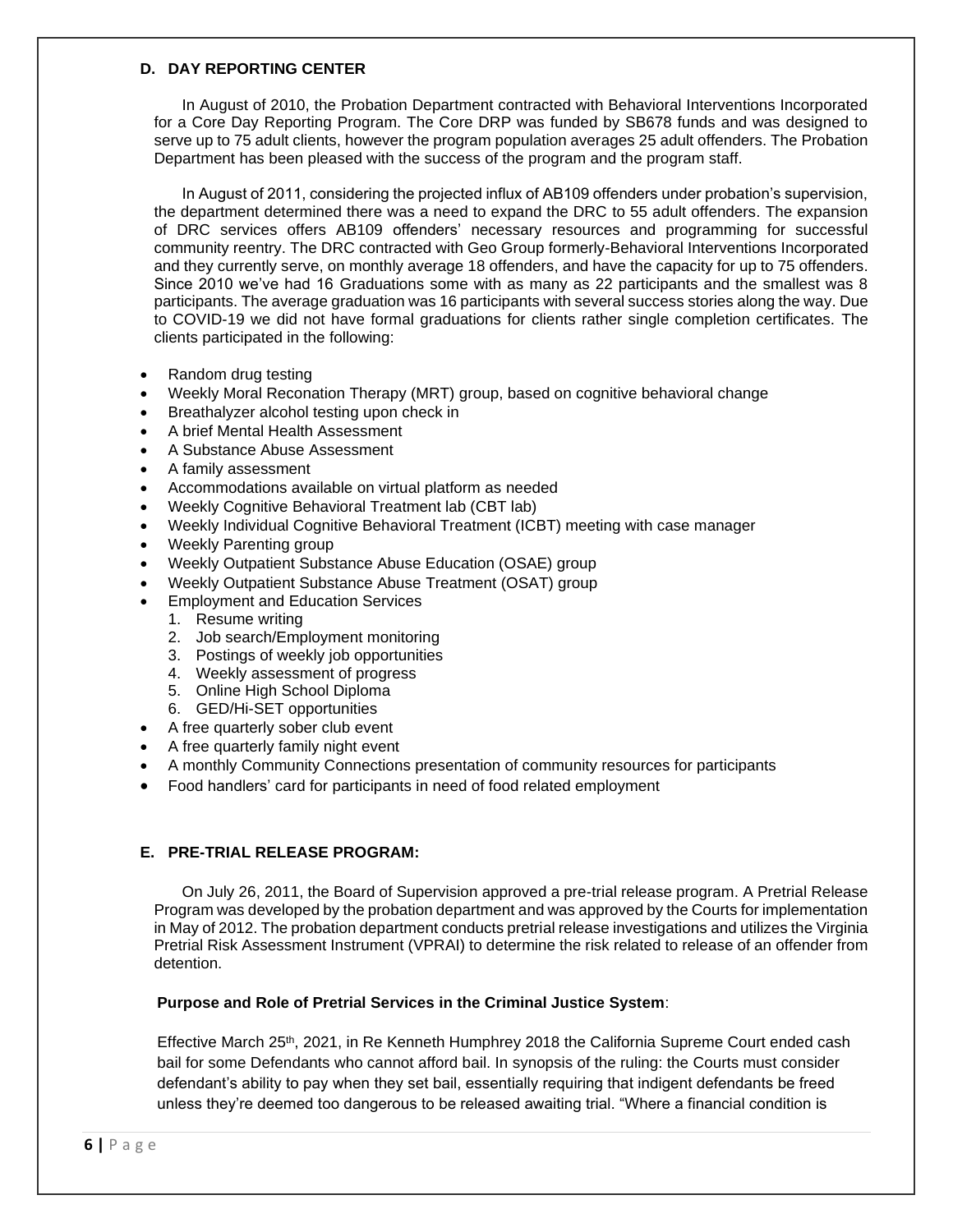nonetheless necessary, the court must consider the arrestee's ability to pay the stated amount of bail and may not effectively detain the arrestee solely because the arrestee lacked the resources to post bail". Judges may keep defendants in custody only when "clear and convincing evidence shows there is no other way to protect the public and victims' safety as well as assure the arrestee's appearance at trial or return to Court appearances.

 The probation department will be the agency responsible for Pretrial services in Madera County in collaboration with the judiciary, the District Attorney's Office, and the Madera County Sheriff's Office- Jail Division. The probation department will conduct investigative interviews with potential release candidates through an interview process and will use a validated pretrial risk assessment instrument for objective decision making based on the results of the assessment. The assessment will measure the specific risks and supervision needs associated with a recommendation to release or detain a defendant.

 The courts will refer cases to the Pretrial Services Program for an Assessment and Report and Recommendation. The courts may allow five calendar days for the preparation and submission of the pretrial services report and recommendation. The probation department will prepare and submit the report to the Court prior to the defendant's next court appearance. The probation investigator will prepare a written report that organizes the information, presents a review and assessment of the risk presented by the defendant and recommendations based on an objective, and consistent policy for evaluating risks and identifying appropriate release options.

 **Recommendation/Release Options:** The Recommendation section of the report will contain the eight (8) options for bail or other conditional release recommendation that includes the following:

- 1. Own Recognizance
- 2. Reduced Bond
- 3. Same Bond
- 4. Pre-Trial Release with conditions
- 5. Supervised Release
- 6. Intensive Supervised Release with Electronic Monitoring, GPS, Transdermal Alcohol Detector (TAD).
- 7. No Bond
- 8. Other

 **Conditions of Release**: Should the Probation Investigator recommend Conditional Release, the recommendation will include appropriate conditions of release relevant to the issues the defendant may have with drugs, alcohol or conditions related to victim(s), etc. The conditions of release will only be recommended when the facts of the individual case demonstrate that such conditions are necessary to provide reasonable assurance that the defendant will appear at court proceedings and/or that such conditions are needed to protect the community, victims, witnesses, or any other entity or persons. The Probation Department will supervise all defendants on Pretrial Supervision.

 **Non-compliance Procedure:** Violations of conditional release will be reported in writing to the court, the District Attorney, and the Defense Counsel. The more serious or at risk to the community violations will be placed on calendar for immediate attention by the Courts and or request remand or Bench Warrant. If a warrant is requested the Probation Department will ensure efforts to locate defendant are executed and will initialize the assistance of MCSO Problem Oriented Policing (POP) Team unit if needed. The Pretrial staff will also prepare ongoing PTS Review reports with a brief summary of the circumstances of the compliance or non-compliance.

 Due to the implementation of new state legislation under AB1869 (2020), AB143 (2021), AB177 (2021) multiple fees were repealed, which includes the \$73 a day to house an inmate in the jail and \$16 a day fee for home electronic monitoring, in addition to the additional components of electronic monitoring, such as, Global Positioning System (GPS) \$19.50 per day and Transdermal Alcohol Detector (TAD) with (GPS) were \$18.75. EM and TAD units can be either cell units or the type of unit that requires a landline. Geo Group mainly maintains cell units unless reception is poor, especially for the Eastern Madera County mountain areas.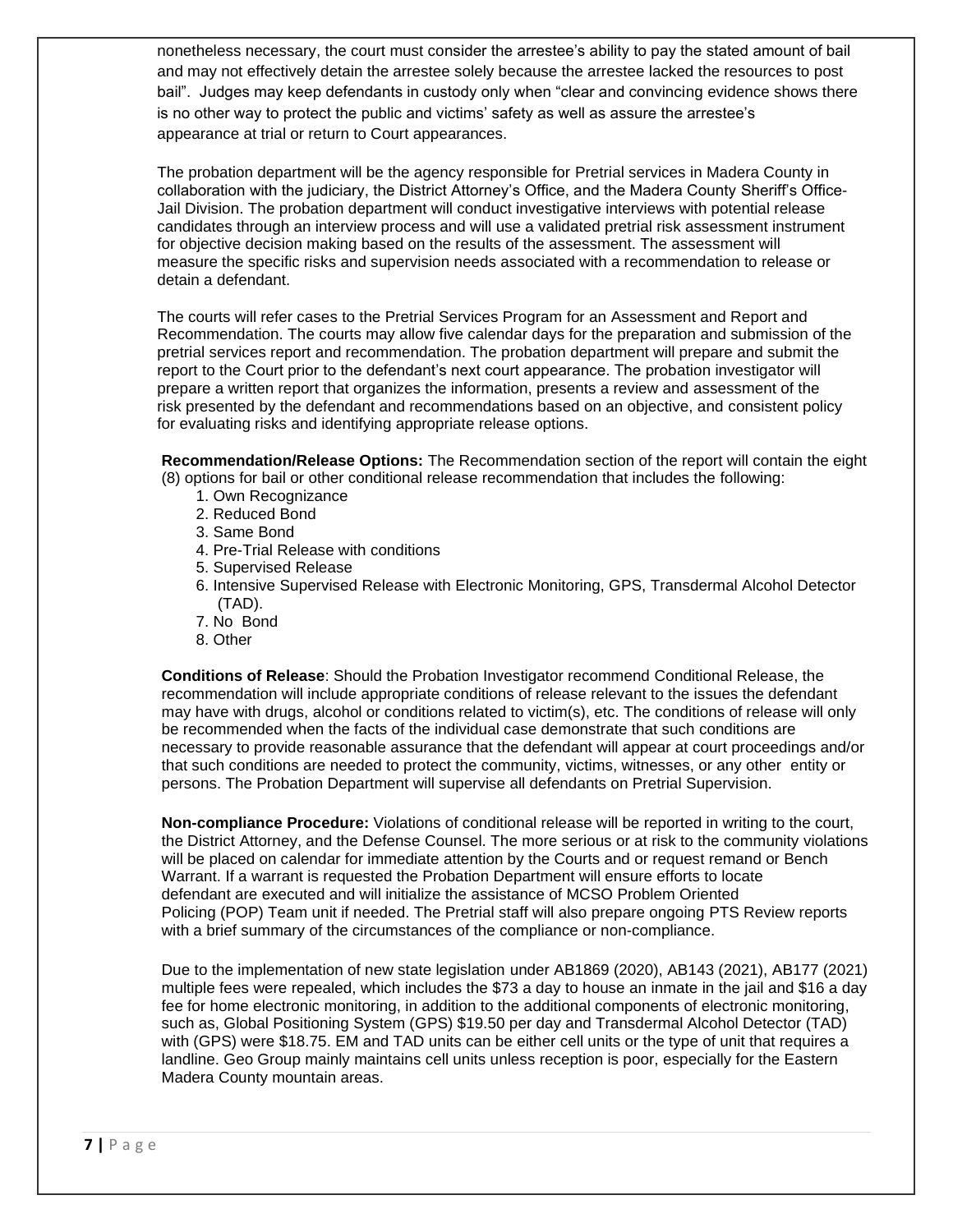The Probation Department also provides a Deputy Probation Officer readily accessible to assist with the reduction of the inmate population and expansion of the Pretrial Services Program. The Probation Program Specialist is also utilized to facilitate specialized classes within the facility and transition clients into the community more fluid and efficiently.

## **5. MADERA COUNTY SHERIFF'S OFFICE-JAIL DIVISION**

The Madera County Sheriff's Office-Jail Division is a state certified 564 bed facility that houses sentenced and pre-sentenced male and female inmates.

#### **A. AB109 OFFENDER POPULATION IMPACT UPON JAIL-BEDS**

During Fiscal Year 2020-21, a total of 55 State Parolees have served time for parole revocations (per PC 3056) and 73 PRCS have served time with an average of 101 days spent in custody. The Adult Daily Population (ADP) of inmates during Fiscal Year 20-21 was 417.

The additional inmates include:

- 1. Those convicted of a felony now sentenced to county jail in lieu of state prison
- 2. Violators of post-release community supervision
- 3. Violators of state parole up to 180 days
- 4. Post-Release Community Supervisees (PRCS) sanctioned with flash incarceration of up to 10 days for each violation.

The **Pretrial Release Program** was implemented to relieve the current capacity of offenders incarcerated in the Madera County Sheriff's Office-Jail Division, who currently encompass 79.6% of the population.

The Probation Department and the Jail are providing in a collaborative effort service to those inmates serving long term sentences.

Probation staff meet with the inmate to prepare a Pre-Release assessment and Pre-Release Plan (PRP) in order to access the inmates more efficiently. We implemented the use of a HomeWAV social networking Application, which is used more readily with the inmate to communicate via video conference instead of in person. The Probation Officer assigned to the case will ensure a smooth transition at the time of the inmate's release. Changes may be made to the preliminary transition plan at any time while the inmate is in jail custody.

The pre-release plan is essential for the offender's successful integration into the community. The plan addresses the criminogenic and social needs, risk level and case management strategies to effectuate the offenders' successful reintegration into the community and provide a structured and strategic transition plan. The pre-release plan will review and determine available housing, treatment, and program options for the offender. The realigned offender's opportunity for successful re-entry can be enhanced if they are equipped to navigate the services and establish connections with entities:

#### **Madera County Sheriff's Office-Jail Division programming for inmates:**

- **Sierra Education & Research Institute (SERI)**: a non-profit agency that provides psychological services to forensic populations. SERI provides 10-week psychoeducational classes for inmates in the Madera County Jail.
- **ACE Overcomers**: curriculum which remediates the effects of Adverse Childhood Experiences which are prevalent among incarcerated populations.
- **GRID Alternatives**: a vocational solar installation program course instruction, which includes hands on on-site training. Each 40-hour class trains up to 10 participants, 2 hours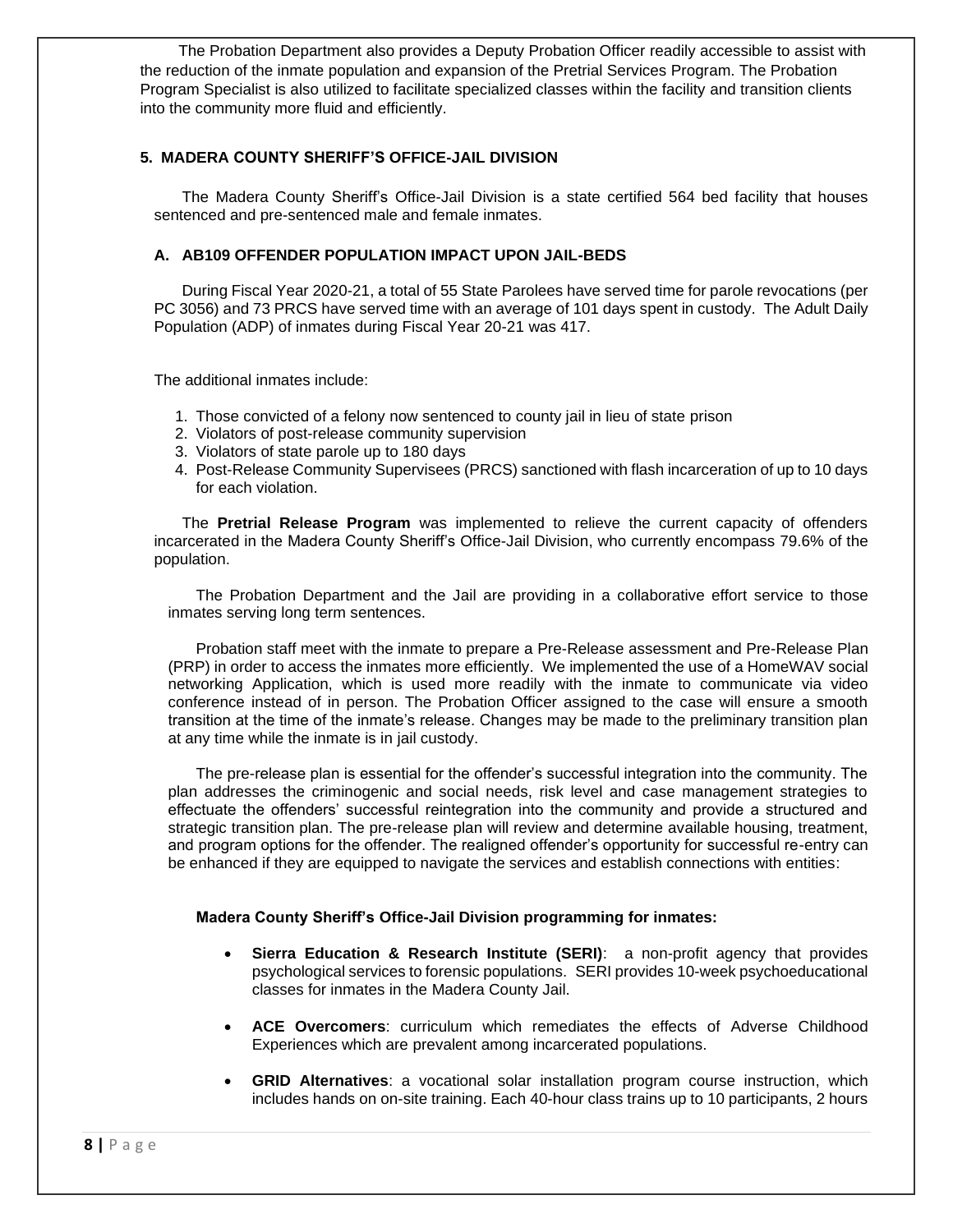per day, 5 days per week. Upon completion participants will be prepared with the necessary knowledge to install photovoltaic systems adhering to safety requirements.

- **In2Work Vocational**: designed to provide offenders with food service training in practical work experience. Participants can earn a Serve Safe food handler's certification that is valid for 3 years.
- **EDOVO:** utilizes secure tablet technology to deliver free access to educational programming at the jail. EDOVO provides over 20,000 hours of substantive material, including a differentiated literacy platform, thousands of hours of books and videos, GED prep courses, and much more. EDOVO focus on preparation for re-entry, opportunities for self-improvement, and driving more engagement.

**In custody Programming facilitated by Probation Program Specialist (PPS)**: The Probation Program Specialist navigates between agencies to assist offenders with a successful transition from jail back into the community. This is achieved by encompassing a range of evidence-based cognitive behavior classes and resources which include parenting, anger management, personal skills development, Life Skills education, substance use disorders with individualized treatment, life and work instruction and work-related programs. We have also implemented virtual Zoom Telehealth classes. These powerful and effective programs aide clients in the preparation for community reintegration by empowering them with knowledge, self-confidence, self-worth, and community resources. The PPS also aides in the continued job search beyond Workforce. It's also essential that clients have transportation to and from work, therefore we collaborated with the local state prison and offer refurbished bicycles to clients. The PPS also continues to act as a liaison between other community organizations for food, clothing, and utilities.

#### **B. COUNTY PAROLE**

The Madera County Sheriff's Office-Jail Division and the Probation Department have worked collaboratively to provide several alternatives to incarceration and supervise offenders in these alternatives while they remain in the constructive custody of the jail. These alternatives to incarceration are frequently utilized to transition inmates back into the community. Increased reliance on alternatives to incarceration has been necessary to manage the jail population increases under AB109. These additional alternatives provided for by AB109 legislation include voluntary and involuntary home detention and electronic monitoring for those released under the auspices of the County Parole Program.

Penal Code Section 1203.018 allows the jail to release prisoners being held, in lieu of bail, in the county jail to an electronic monitoring program under specific circumstances.

Additionally, AB109 has provided legal mechanisms to use alternatives to incarceration for sentenced populations. In Madera County, these alternatives have included electronic monitoring, home detention, residential treatment beds, work furlough, and county parole. Jail and probation staff review and consider the inmate's pre-sentence report, the gravity of the commitment crime, criminal history, danger to public safety, institution disciplinary reports, performance under probation or parole supervision, employment and housing status to make an informed determination of the inmate's suitability for release. If the inmate is determined to be suitable for release, the probation officer assigned to the case conducts a transitional release assessment and plan for the inmate's transition into the community. Probation has provided swift responses to absconders or violators of conditional release.

#### **6. WORKFORCE INVESTMENT CORPORATION EDUCATION AND EMPLOYMENT PROGRAM**

The Probation Department, Madera County Sheriff's Office-Jail Division, and the Madera County Workforce Investment Corporation (MCWIC) continue to partner under a contract for job readiness, job skills services and programming for AB 109 offenders and other populations under probation's supervision. The Workforce Investment Corporation of Madera County administered individual incustody Pre-release Vocational Assessments. The assessment is conducted approximately 90 to 120 days prior to the offender's release from custody. The assessment determines the inmate's interests, needs, skills, education, and job marketability.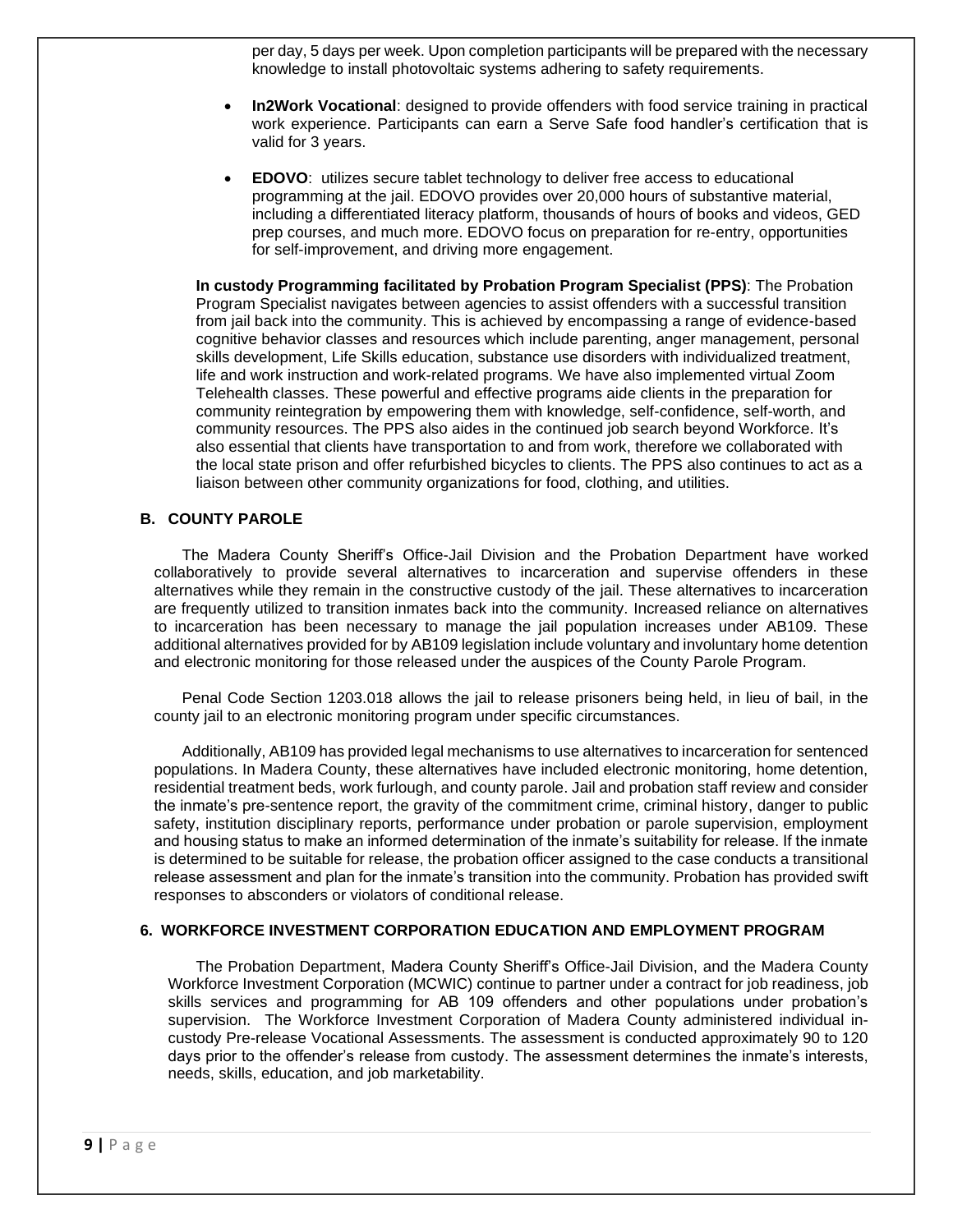**Workforce:** services include both In-Custody services at the Madera County Sheriff's Office- Jail Division and post-release transition/re-entry services for individuals referred by Probation or jail staff. Services at the jail are delivered through a series of maximum of eight (8) sessions of four (4) weeks each in the customized In-Custody Pre-Release Transition and Career Development Workshop. Postrelease realignment and re-entry services include MCWIC Orientation and Cal-JOBS Registration/Job Search Services held four times each month at the Workforce Assistance Center location.

In addition to the in-custody transition workshops, the Madera County Workforce Investment Corporation provides a 3-hour dedicated group Orientation and CalJOBS system registration workshop/job search service to Post-Release individuals four times per month.

The Post-Release services are enhanced by facilitating monthly Resource Fairs at the Madera County Workforce Assistance Center, which briefly introduce individuals to the Center and connect them to mentors and community-based organizations that provide services and support to this population. Post-Release individuals are mandated by Madera County Probation staff to attend this event. Individuals are then referred to the 3-hour group Orientation and Cal JOBS workshop. These workshop sessions are also held at the Workforce Assistance Center. The Orientation provides information on various programs and services available at the Workforce Assistance Centers; including information on Occupational Training, Skill Upgrade and Retraining, Job Placement, Job Referrals, On the Job Training, Career Counseling/Career Planning, Adult Education Assistance and other available and appropriate programs and services.

Individuals completing the Orientation and Workshop are encouraged to access the broader array of education, training, employment, and support services available through the Workforce Assistance Center system that they may need to successfully obtain and retain employment. Access to these services requires the completion of the established Workforce Investment Corporation eligibility process; completion of this process results in the individual being assigned to a Career Specialist who works with them one-on-one to support the attainment of their individual education, training, and employment goals.

Participant tracking and outcomes for both the In-Custody and Post Release are provided monthly. An enrollment/exit mechanism is used to track individuals during their participation in the In-Custody Transition and/or Post-Release Realignment Activities. Once individuals have completed these initial activities and are working with the assigned MCWIC Career Specialist, Probation and/or jail staff accesses the progress reports and status updates, upon request. The collaboration between agencies is ongoing and there have been multiple success stories.

Workforce services has also been extended within the Probation Department for all re-entry AB109 and Probation clients. A Workforce Specialist is housed at Probation Adult Services Division and readily available to clients and Probation staff. The Specialist is also able to meet with Eastern Madera County clients at the Probation Department Oakhurst sub-office and provide additional support as needed.

#### **7. BEHAVIORAL HEALTH SERVICES**

#### **A. PROGRAM MODEL**

Madera County Behavioral Health Services (BHS) utilizes the Forensic Assertive Community Treatment (FACT) approach to treatment services for AB109 offenders. This model was chosen because it has been proven to be effective in helping mentally ill adults address multiple problems. Some of these areas include substance abuse with focus to remain in the community and out of psychiatric hospitals or other locked institutions, which greatly improves their quality of life and treatment outcomes.

BHS is currently using a modified FACT model with staff including a Mental Health clinician, Case Manager, AOD counselor, Nurse, and Medical Doctor. Services provided have included Mental Health services, Alcohol and Drug Rehabilitation services, acute psychiatric hospitalization, and medication. A dedicated AB109 Clinician with extensive Forensic experience is assigned to work exclusively with these clients.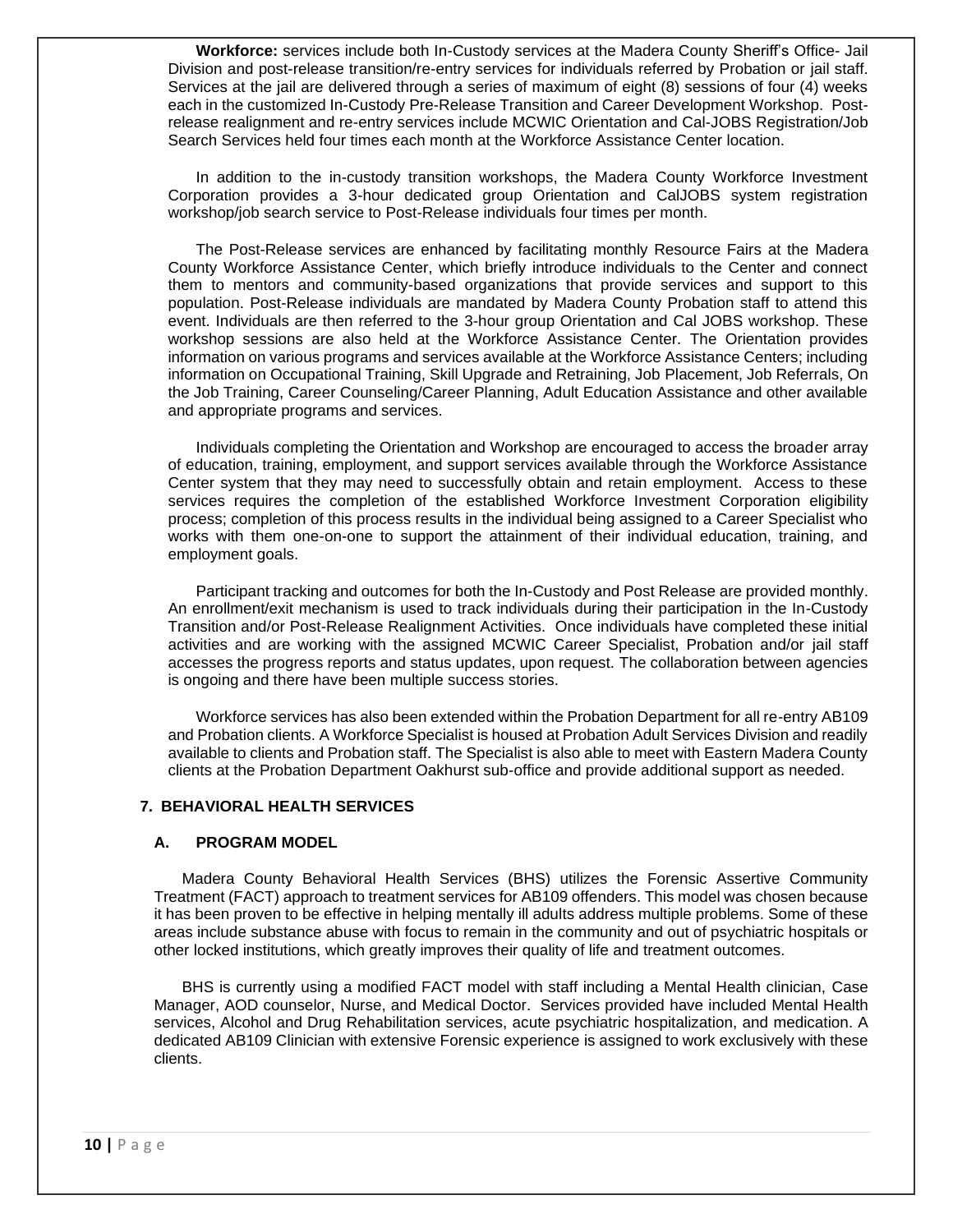**Additional Mental Health Support-West Care of Fresno:** a contract was implemented with West Care of Fresno to provide Mental Health support staff contracted to respond with local law enforcement when the need arises to provide immediate crisis intervention during responses to calls for service. The Madera Police Department and Madera County Sheriff's Office assigned Crisis Worker works with the officers daily to provide hospital diversion, safety planning, case management follow up, and social services linkages. All of this helps to get people the help they need before they become burdensome to the system through calls for service, or criminal prosecution. The Crisis Worker stays very busy and has good knowledge of the high utilizers within the City of Madera. The Crisis Worker helps with de-escalation during some significant mental health crises within the city. Involuntary Treatment and Detention of Mentally Disordered Persons for Evaluation under Welfare & Institutions Code Section 5150 numbers have decreased, which is likely in large part due the work the Crisis Worker does in the community.

## **B. TREATMENT SERVICES**

Since all treatment plans are individualized according to diagnosis and participant need, the phases of treatment vary for everyone. Services are flexible and change as the need changes. Treatment services have included:

1. Mental Health, Substance Abuse and/or Co-occurring Disorder individual and/or group outpatient treatment (cognitive behavioral, motivational interviewing, dialectical behavioral treatment).

2. Family counseling/education

3. Psychiatric evaluation and medication

4. Case Management services focusing on rehabilitation, socialization, skill training, education, and employment

5. 24/7 Crisis Services

- 6. Short stays in residential or detoxification treatment facilities (contract)
- 7. Short stays in psychiatric facilities (contract) for stabilization

8. Attendance at self-help groups in the community

#### **8. DEPARTMENT OF SOCIAL SERVICES**

#### **RESOURCES FOR OFFENDERS**

The Department of Social Services and the Probation Department continue a collaborative partnership through a Memorandum of Understanding for assessments and determining eligibility for public assistance programs designed to meet the basic needs of the AB109 population. Social Services provides resource and referral services, which will include referrals to other agencies, i.e. food bank, housing authority, CAPMC, First Five, etc. Social Services assists individuals/families in finding workable solutions to daily-living challenges as they make important transitions in their lives by providing services and access to benefits.

Social Services Adult Assistance Programs include, Cal-Works, Cal-Fresh (formerly Food Stamps) and Medi-Cal. Cal-Works provides cash assistance and welfare-to-work services for low-income adults with dependent children. Cal-Fresh is a monthly benefit that can be used to purchase food. Medi-Cal is health coverage for low-income children, pregnant women, seniors, and persons with disabilities. Individuals who are screened for Medi-Cal and determined to be ineligible are referred to other state and local subsidized health care programs. Services for seniors and persons with disabilities, including In-Home Supportive Services, are also available. In March 2020 Social Services moved into a state-ofthe-art building with all applicable services under one complex.

## **9. PROGRAMS AND SERVICES**

The Community Corrections Partnership Executive Committee (CCPEC) approved funding for residential treatment programming and transitional housing for realigned offenders. Inadequate residential treatment and transitional housing can become a significant barrier to the realigned offender's successful post-release transition. The probation department's purpose and desire are to assist these offenders with breaking the cycle of drug and alcohol addiction, homelessness and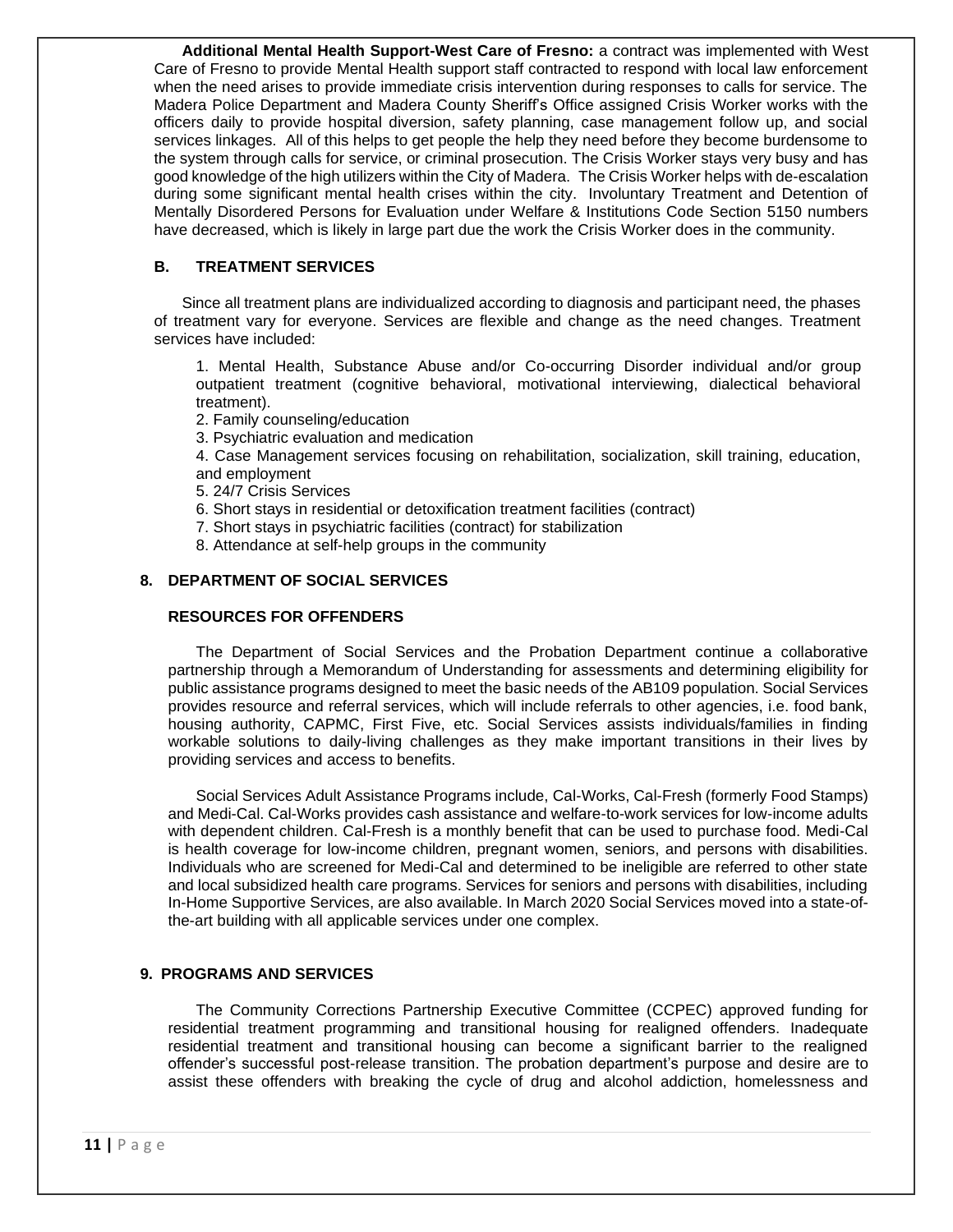dependency that leads to criminality and recidivism. The probation department currently has contracts with several vendors to effectively offer treatment bed space to those in need of residential treatment and/or transitional housing. A few of the primary residential programs used are Madera Rescue Mission, Turning Point, West Care and The OLIVE Organization. The contracts are paid on a fee for service basis. However, we have reserved space of 8 beds continually at the Madera Rescue Mission.

## **A. CAPMC Community Action Partnership of Madera County:**

In 2018, Madera County Behavioral Health Services (BHS) received a onetime funding Grant to provide homeless mentally ill Outreach and Treatment services. The purpose of the Grant was to kick start outreach workers in Counties. The Grant stated that "particular attention to individuals with severe mental illness who are homeless or at risk of being homeless, individuals with recent involvement in the criminal justice system and/or released from incarceration." Upon receiving these funds BHS contracted with Community Action Partnership of Madera County, Inc. (CAPMC) to provide Outreach services. CAPMC hired staff in July 2019 to provide the Outreach services. Since day one this program has been extremely successful. The Outreach workers do not provide treatment services, but immediate connection and support services. When individuals need mental health or substance use disorder treatment services they are referred to BHS or other local providers. BHS then uses other treatment funds to pay for these services.

CAPMC funds and supports a wide variety of programs and strategies that help persons and families overcome the effects of poverty and improve their economic situation. CAPMC currently administers the following human service programs at no cost or low-cost to program participants. Services provided:

- Childcare alternative payment The Alternative Payment Program (APP) is a subsidized childcare program that serves low-income families who are employed, seeking employment, or participating in a job training or educational program.
- Domestic Violence Services Program services are diverse and range from sheltering to counseling. With the goal to support the path of all survivors as they work to become self-sufficient and free from violence.
- Energy Assistance & Weatherization The Community Services Department runs the Low-Income Home Energy Assistance Program (LIHEAP). LIHEAP applies a credit to PG&E and propane accounts and helps pay for wood for applicants who qualify.
- Head Start Head Start provides children with activities that help them grow mentally, socially, emotionally, and physically. This program offers free education, health, and nutrition resources to parents and their families. Nearly 25 million preschool-aged children nationwide have benefited from Head Start.
- Martha Diaz Shelter 30 days of emergency shelter to adults and children who are in immediate danger of domestic violence. The exact location of the 18-bed shelter is kept confidential to protect the safety of the residents. All residents receive lodging, food, and clothing.
- Rape/Sexual Assault Services Victim Services provides help for survivors of sexual assault regardless of how long ago it happened or whether the assault was reported. Services include a confidential 24-hour crisis line and counseling.
- Transportation Community Services offers transportation to the elderly, the disabled, and the sick in the Eastern Madera County area.
- Shunammite Place The Shunammite Place Permanent Supportive Housing is a program under the Community Services Department. It houses chronically homeless clients with disabilities.
- Victim and Witness Services Victim Services strives to reduce the trauma of a crime by empowering and assisting crime victims, witnesses, and significant others restructure their lives through advocacy, support, information, and referrals.

#### **B. OLIVE Organization residential program/shelter**

OLIVE was founded in 2015 by Lt. Dan Foss of the Madera Police Department. Lt. Foss saw a gap in resources and agencies when it came to victims of human sex trafficking. To combat the human trafficking, he reached out to students attending Fresno State University for help. O.L.I.V.E. was born. The acronym stands for *Overcoming Limitations through Intervention, Value and Empowerment.* Their goal is to help survivors of sex trafficking see the value within themselves and empower them to move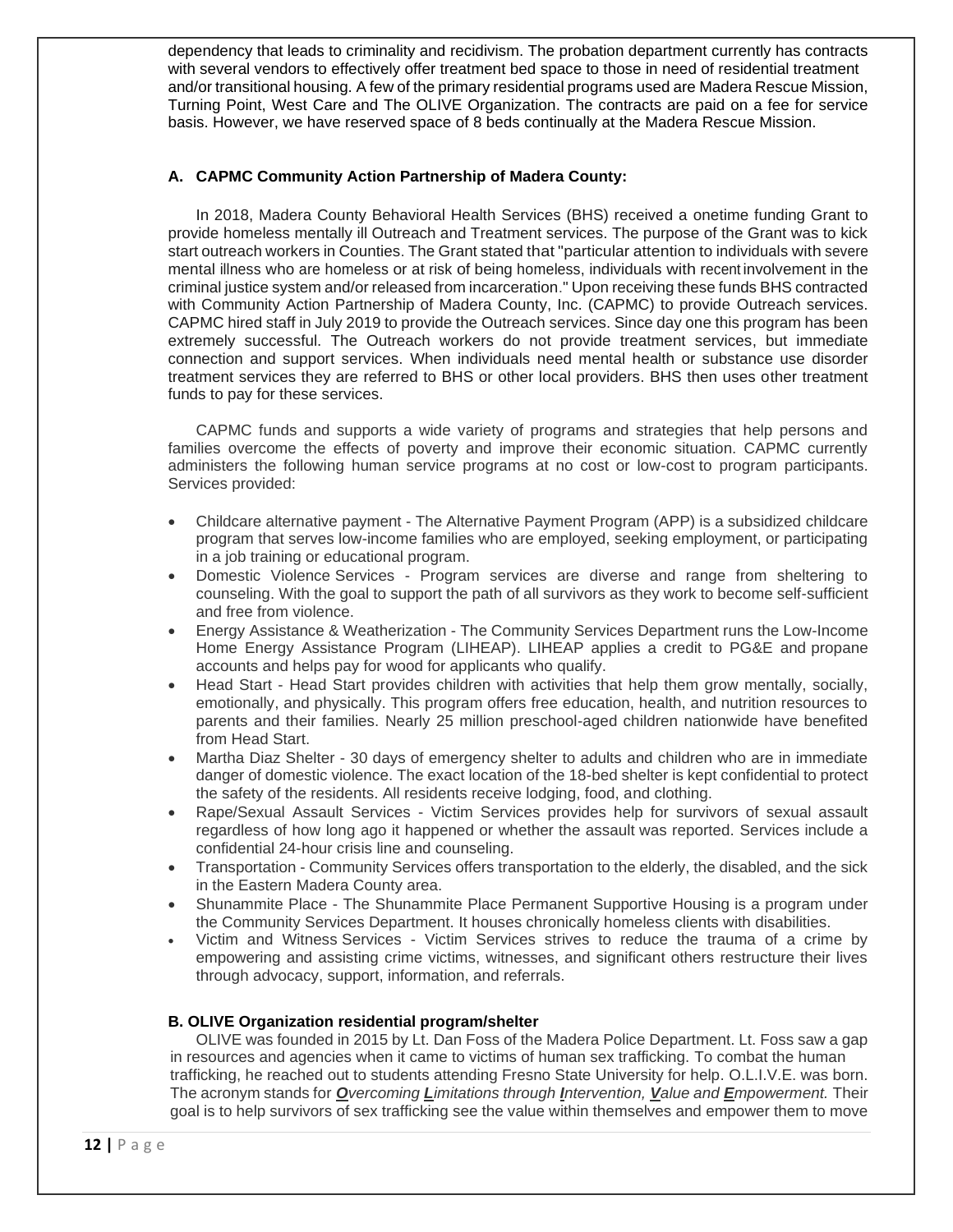forward, through education, awareness, and outreach. O.L.I.V.E. believes a difference can be made in the lives of the women who have been victimized. O.L.I.V.E. has a refurbished home in Madera that houses up to 5 women in a family-style setting, with referral to local community-based organizations for resources with the goal of making them self-resilient. Clients will have the ability to live in a sober, clean, and safe home, with the opportunity to complete their education, become gainfully employed and productive members of society. The CCPEC approved one time funding of a Fulltime Employee Manager from June 2021-December 2022.

## **C. GRADUATED SANCTIONS and REWARDS PROGRAM**

Additionally, a system of rewards and responses to violations has been implemented, and it's in the process of being reestablished. It's known as the Madera County Probation Department's Response Grid. The department used the Response Grid under a Pilot program with offender populations under probation supervision except for those on the low risk caseload. The use of the rewards and response grid provides guidance to probation officers regarding the type of intermediate sanction to impose in responding to violations of conditional release. This strategy requires probation officers to consider offender risk and criminogenic need factors, severity of the violation, and their behavior before determining the most appropriate graduated sanction response. The industry standard and goal is 3 positive responses for every 1 negative response.

#### **Goals include**:

- 1. To respond comprehensively and effectively to the management of offender non-compliance and by responding with swiftness, fairness, and certainty.
- 2. To reduce the number of violators who require revocation by responding to violating behavior before it reaches a level of seriousness requiring incarceration and by making sure all appropriate intermediate community alternatives are used before revocation process is instituted.
- 3. To ensure that similar violators who commit similar violations are similarly punished
- 4. To reduce the cost to the public associated with court conducted probation violation hearings and effect future cost reductions in judicial/court time, indigent defense, district attorney time, probation/parole officer time.
- 5. To set priorities for the use of criminal justice resources and provide more consistent use of intermediate punishments.

#### **D. COURAGE TO CHANGE**

The Probation Department contracted with the Change Company to provide training for DPOs and Probation Program Specialist (PPS) to become facilitator trainers. Courage to Change is a cognitive behavior-based program that uses several workbook resources for targeted intervention of offender behavior. The program has been successful at improving attitudes and behaviors of offenders who participate and complete the workbooks and engage in meaningful discussion with the facilitators. Currently the PPS who works with the clients implemented the interactive journaling program called Courage to Change for the AB109 population and other offender populations under probation's supervision. The journaling curriculum is facilitated by the PPS as well as probation officers. This is done pre and post release from the jail.

#### **E. MADERA COUNTY TRANSITION SERVICES CENTER**

The Probation Department Transition Services Center has flourished. The Probation Department's Day Report center vendor Geo-Group-Behavioral Interventions is housed there along with the services provided by an Memorandum of Understanding (MOU) with North Star Forensic Behavioral Health/North Star Family Wellness who will implement Containment Model counseling for the sex offender population. A Probation Officer is also housed full-time. The Probation Program Specialist uses the facility to provide various resources and services to clients including parenting education through The Parent Project and Inside out Dads for the In-Custody setting. Also offered is Courage to Change group sessions and Aggression Replacement Training sessions, Substance Abuse Disorder Sessions, Life skills, Job Search, Family Reunification and Social Skills. We are also offering a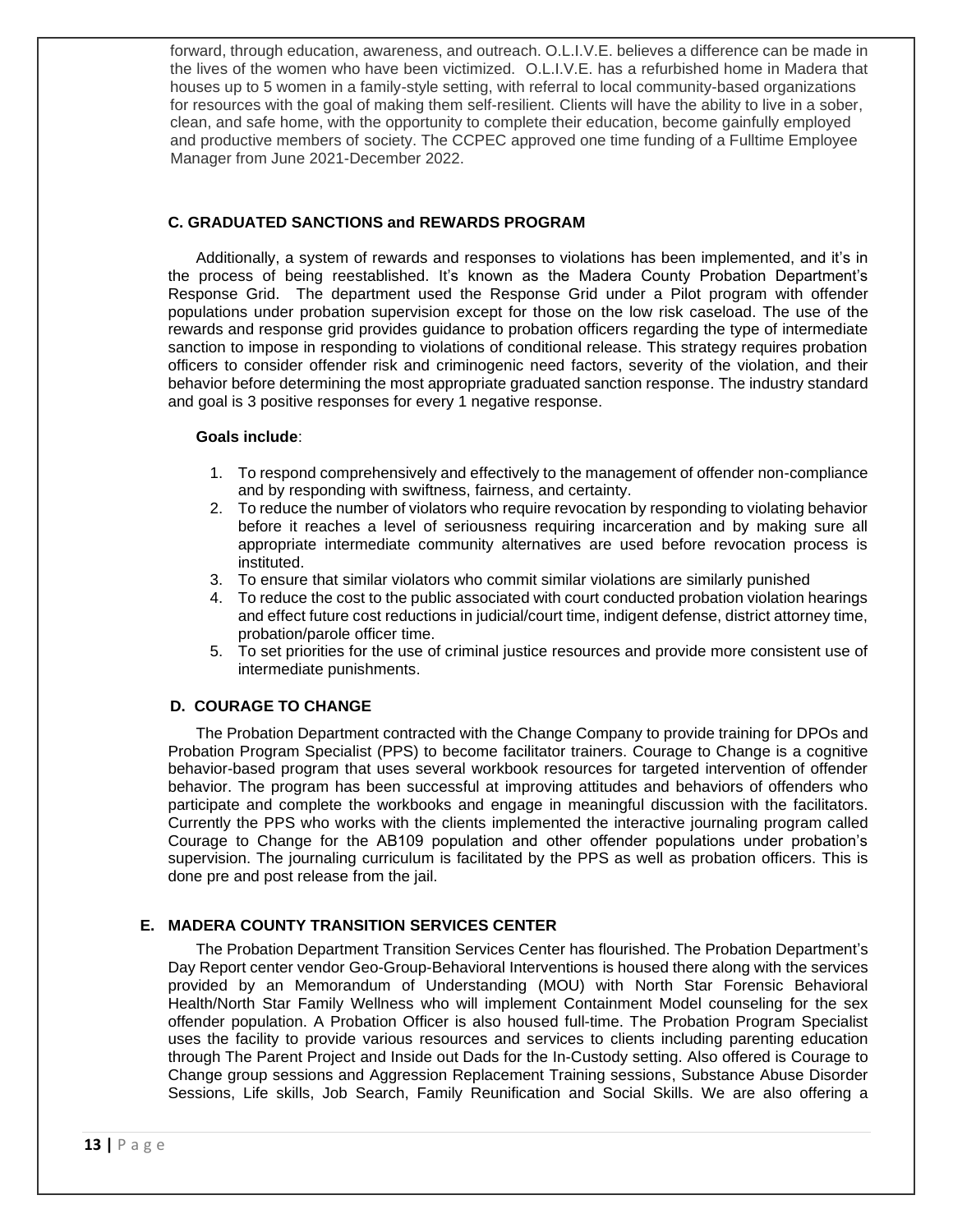Batterer's Intervention Program for indigent clients, which is also facilitated by the Probation Program Specialist.

## **F. MADERA COUNTY GANG TASKFORCE**

MADGET was established in February 2006 and has developed into the Special Investigation Unit (SIU) under the direction of the Madera Police Department officials, as gang violence in Madera County began to grow out of control. Working cooperatively, participating agencies came together to form a team to effectively enforce the laws of the State of California, and applicable federal laws relating to violent crime, street terrorism and gang related crime. SIU has focused its efforts on the suppression, intervention, and prevention of violent crime and gangs.

The CCPEC approved the funding of one officer from each of the following agencies: Madera Police Department (MPD); Chowchilla Police Department (CPD); Madera County Probation Department (two Probation Officers); and Madera County Sheriff's Office (MCSO).

The SIU team has been involved in providing direct enforcement for the AB109 population. The team has conducted investigations, surveillance, searches, and warrant sweeps. The officers assigned to the task force address issues related to the community release compliance of AB 109 offenders released under probation's supervision. The team has conducted parole/probation searches to ensure compliance of offenders. Additionally, the task force has worked in conjunction with Probation Officers assigned to the AB 109 caseloads to ensure compliance and supervision of PRCS offenders. This intensive supervision approach has created an extra layer of offender accountability, supervision, and public safety. The team has combined proactive and reactive enforcement of the PRCS offender and other offender populations under conditional release. The team has also been able to continue with directed enforcement details, gang investigations, and preparing gang enhancements for expert court testimony. The collaborative operation with other partner agencies has a significant impact on the suppression of gang violence and other criminal activity in the County of Madera. There are two Probation Officers assigned to the task and both have AB109 caseloads with gang related offenders.

#### **10. OUTCOMES AND DATA COLLECTION**

This policy initiative and the intervention strategies articulated in the local Public Safety Realignment plan is intended to improve success rates of offenders under supervision resulting in less victimization and increased community safety. Accomplishing this in the most cost-efficient manner and employing proven correctional and justice system practices, is emerging as the primary strategic goal of the initiative.

The Realignment Plan hopes to achieve the following three outcomes:

- a. Implementation of a system that promotes public safety and utilizes best practices in recidivism reduction.
- b. Implementation of a system that effectively utilizes alternatives to pre-trial and post-conviction incarceration where appropriate.
- c. To achieve these outcomes, partners will need to develop and track several outcome measures. Examples of potential outcome measures include:
	- 1. Partner feedback on effectiveness of mechanisms in place to collaboratively address realignment issues as they arise.
	- 2. Recidivism rates for non-violent, non-serious, and non-sex offenders.
	- 3. Number and type of offenders sentenced to county jail and "county prison".
	- 4. Number and type of offenders sentenced to probation or alternative programs.
	- 5. Number and type of offenders successfully completing post-release community supervision.

The Probation Department began data collection on October 1, 2011; we currently collect data in the ACCESS database and conform stats within our Caseload Explorer (CE) Automon. We provide quarterly reports to the CCP committee and have discussions regarding the data. We are in the process